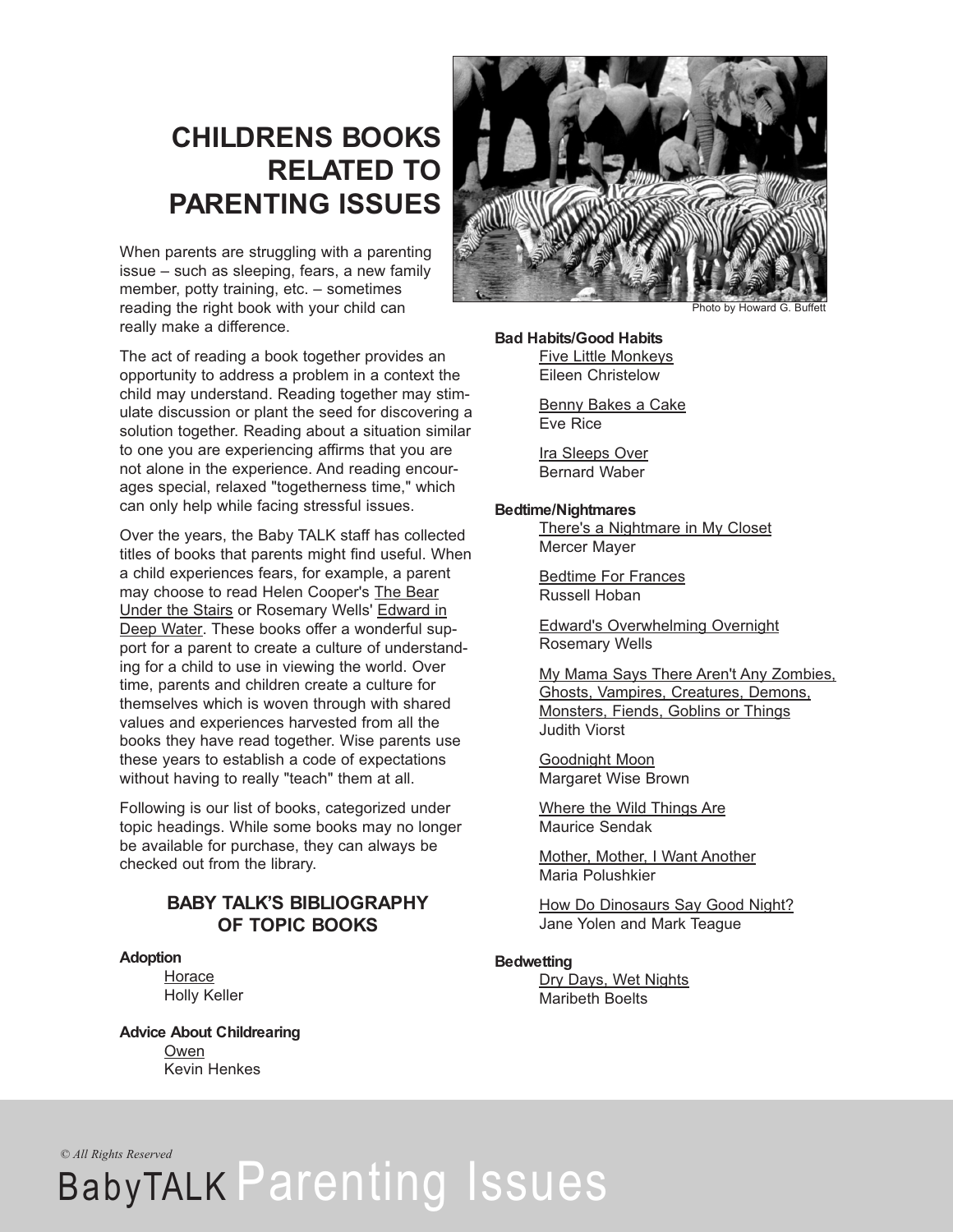**Birth Order** Silly Billy Pat Hutchins

> Julius the Baby of the World Kevin Henkes

Poor Carl Nancy Carlson

Pig Pig Grows Up David McPhail

You'll Soon Grown Into Them, Titch Pat Hutchins

### **Blended Families**

Fathers, Mothers, Sister, Brothers Mary Ann Hoberman

Families Are Different Nina Pellegrini

How My Parents Learned to Eat Ina R. Friedman

Like Jake and Me Mavis Jukes

### **Childcare**

What Kind of Sitter Is This? Dolores Johnson

Shy Charles Rosemary Wells

### **Consequences**

If You Give A Mouse A Cookie Laura Joffe Numeroff

### **Crying**

**Alfie Gets In First** Shirley Hughes

### **Cycles & Routines**

Sleepy Bear Lydia Dabcovich

Catch Me and Kiss Me and Say It Again Clyde & Wendy Watson

### **Dads**

Loving Ann Morris

Guess How Much I Love You Sam McBratney

**Daily Routines**

Chester's Way Kevin Henkes

Jesse Bear, What Will You Wear? Nancy White Carlstrom

# **Depression/Sadness**

Sad Days, Glad Days DeWitt Hamilton

Alexander and the Terrible, Horrible, No Good, Very Bad Day Judith Viorst

### **Discipline**

5 Little Monkeys Jumping on the Bed Eileen Christelow

The Story About Ping Marjorie Flack

Where the Wild Things Are Maurice Sendak

Max's Bath Rosemary Wells

# **Divorce**

Dinosaurs Divorce Laurene and Marc Brown

### **Dressing**

**Max's New Suit** Rosemary Wells

The Jacket I Wear In the Snow Shirley Neitzel

### **Emotional Manipulation**

Babushka's Doll Patricia Polocco

A Bargain For Frances Russell Hoban

Pig Grows Up David McPhail

# *© All Rights Reserved*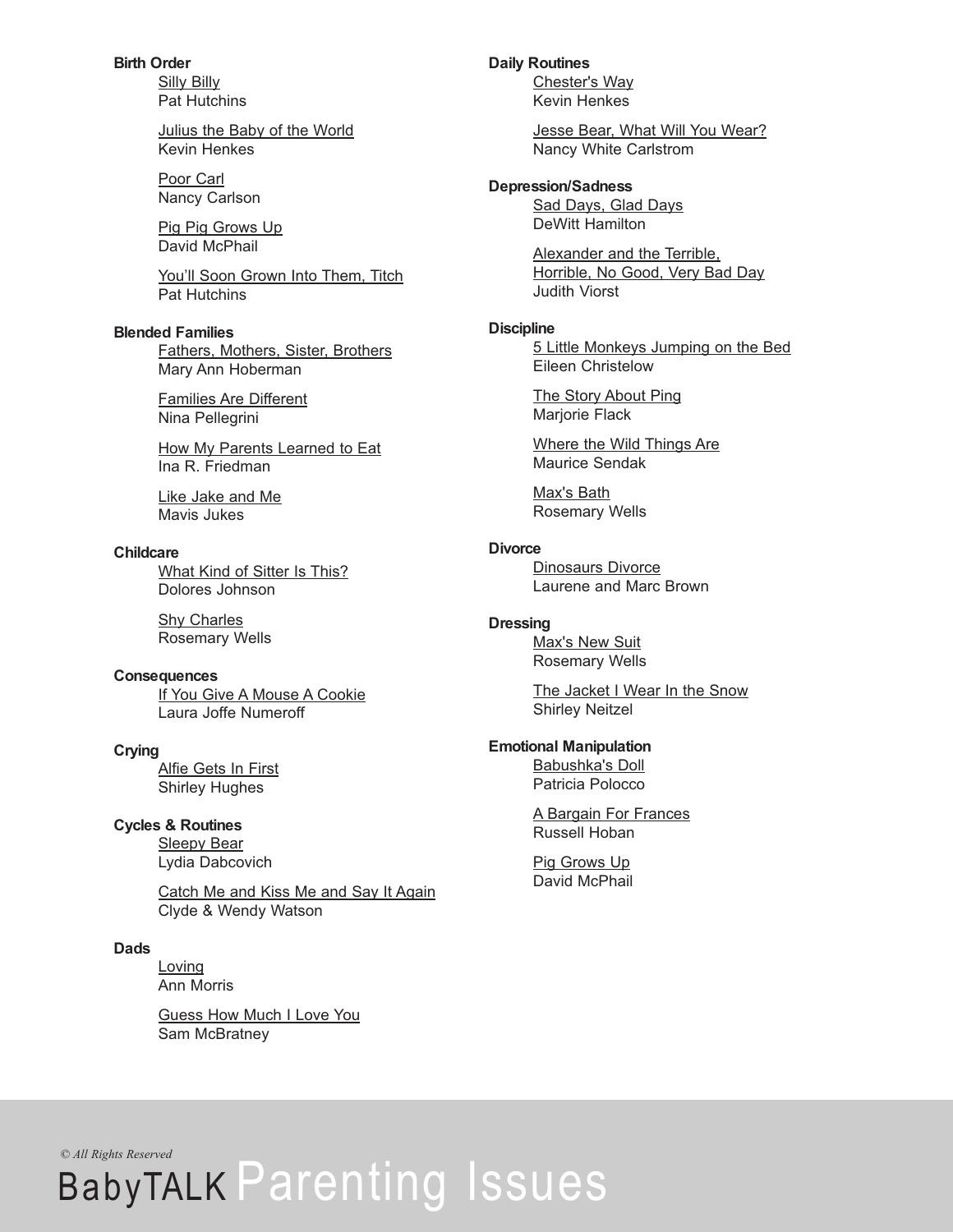**Fears**

Where the Wild Things Are Maurice Sendak

Two Terrible Frights Jim Aylesworth

There's A Monster In My Closet Mercer Mayer

The Bear Under The Stairs Helen Cooper

Clyde Monster Robert L. Crowe

Thunder Cake Patricia Polacco

D.W. All Wet Marc Brown

Edward in Deep Water Rosemary Wells

# **Feeding/Mealtime**

Let's Eat Ana Zamorano

Bread and Jam For Frances Russell Hoban

Eat Up, Gemma Sarah Hayes

Chicken Sunday Patricia Polacco

Dinner at the Panda Palace Stephanie Calmenson

Yummers! James Marshall

# **Getting Along With Others**

Frog and Toad Are Friends Arnold Lobel

# **Hypersensitivity/Hyperactivity**

5 Little Monkeys Sitting in a Tree Eileen Christelow

A Weekend With Wendell Kevin Henkes

Eagle Eyes Jeanne Gehret, M.A.

There Was an Old Lady Who Swallowed a Fly Pam Adams

**Imaginary Friends** Humphrey's Bear

Jan Wahl

Jessica Kevin Henkes

Patrick's Dinosaurs Carol Carrick

# **Independence Issues**

Don't Wake Up Mama! Eileen Christelow

Do Like Kyla Angela Johnson

The Story About Ping Marjorie Flack

Max's Chocolate Chicken Rosemary Wells

Edward Unready For School Rosemary Wells

# **Jobs**

I'm Going to Be a Farmer Edith Kunhardt

The Crocodile and the Dentist Taro Gomi

The Night Ones Patricia Grossman

Pig Pig Gets a Job David McPhail

# **Kids & Messes**

More or Less a Mess Sheila Keenan

Better Not Get Wet, Jesse Bear Nancy White Carlstrom

5 Little Monkeys With Nothing to Do Eileen Christelow

My Messy Room Mary Packard

Pigs Aplenty, Pigs Galore! David McPhail

# *© All Rights Reserved* BabyTALK Parenting Issues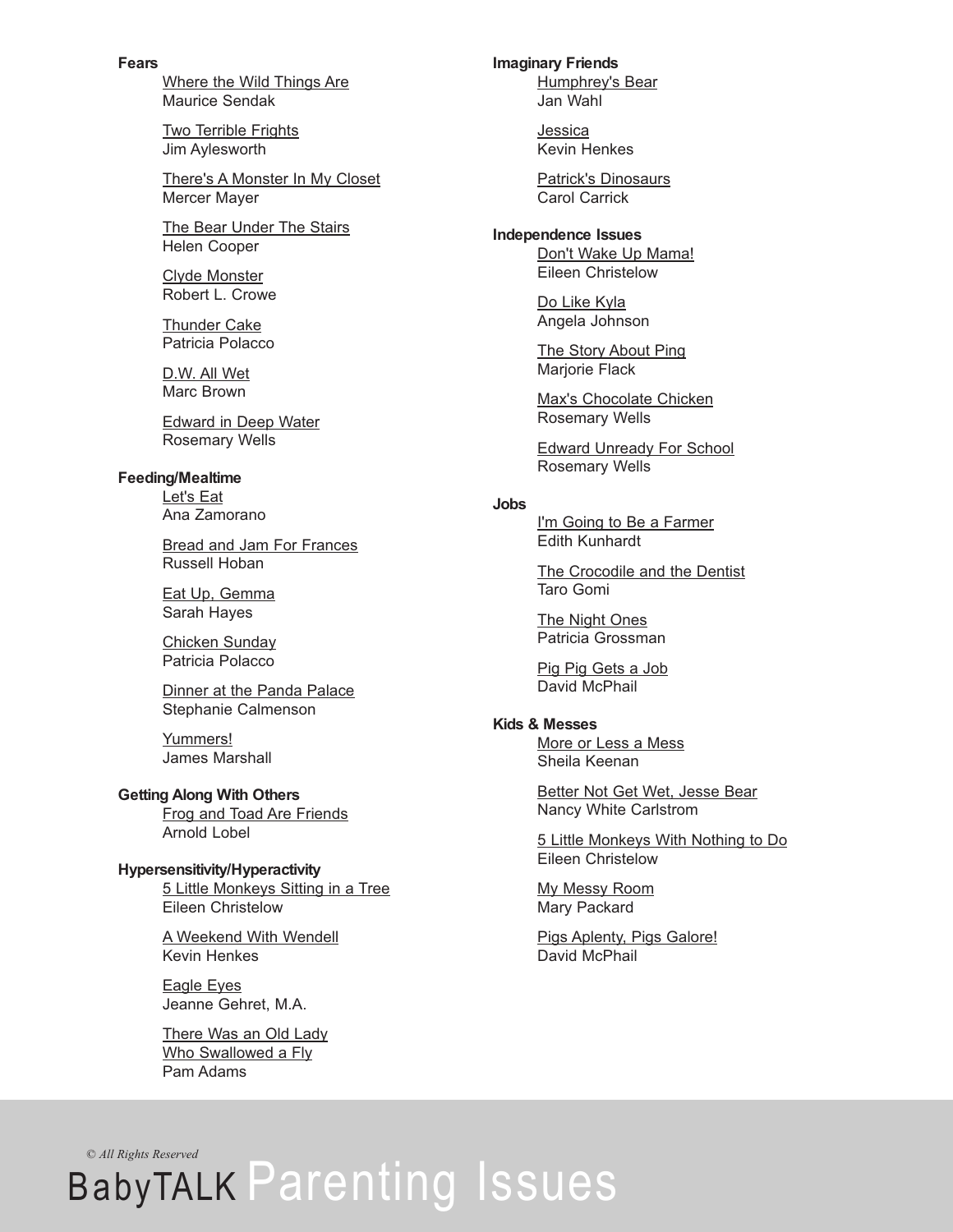### **Library**

At the Library Christine Loomis

Read to Your Bunny Rosemary Wells

### **Loss/Grief**

The Fall of Freddie the Leaf Leo Buscaglia, Ph.D.

The Tenth Good Thing About Barney Judith Viorst

Nana Upstairs & Nana Downstairs Tomie dePaola

# **Lying, Stealing, Cheating**

The Boy Who Cried Wolf Tony Ross

Liar, Liar, Pants on Fire Miriam Cohen

A Big Fat Enormous Lie Marjorie W. Sharmat

It Was Jake Anita Jeram

#### **Manners**

The Grouchy Ladybug Eric Carle

Perfect Pigs Marc Brown & Stephen Krensky

The Mitten Jan Brett

Sheep Out to Eat Nancy Shawree

Goldilocks and the Three Bears James Marshall

What Do You Do, Dear? Sesyle Joslin

The Meanest Thing to Say Bill Cosby

The Best Way to Play Bill Cosby

Monster Manners Joanna Cole

Piggybook Anthony Browne

### **Money/Financial Responsibility**

Alexander, Who Used To Be Rich Last Sunday Judith Viorst

Money Troubles Bill Cosby

Tight Times Barbara Hazen

A Chair for My Mother Vera B. Williams

#### **Moving**

Alexander, Who's Not Going to Move Judith Viorst

Fly Away Home Eve Bunting

#### **Naptime**

INaptime, Laptime Eileen Spinelli

No Nap Eve Bunting

The Napping House Audrey Wood

# **Playing**

Roxaboxen Alice McLerran

Hand Rhymes Marc Brown

Each Peach Pear Plum Janet & Allan Ahlberg

You and Me, Little Bear Martin Waddell

More More More Said the Baby Vera B. Williams

Pretend You're a Cat Jean Marzolla

Dear Zoo Rod Campbell

Amy Loves the Snow Julia Hoban

The Snowy Day Ezra Jack Keats

*© All Rights Reserved*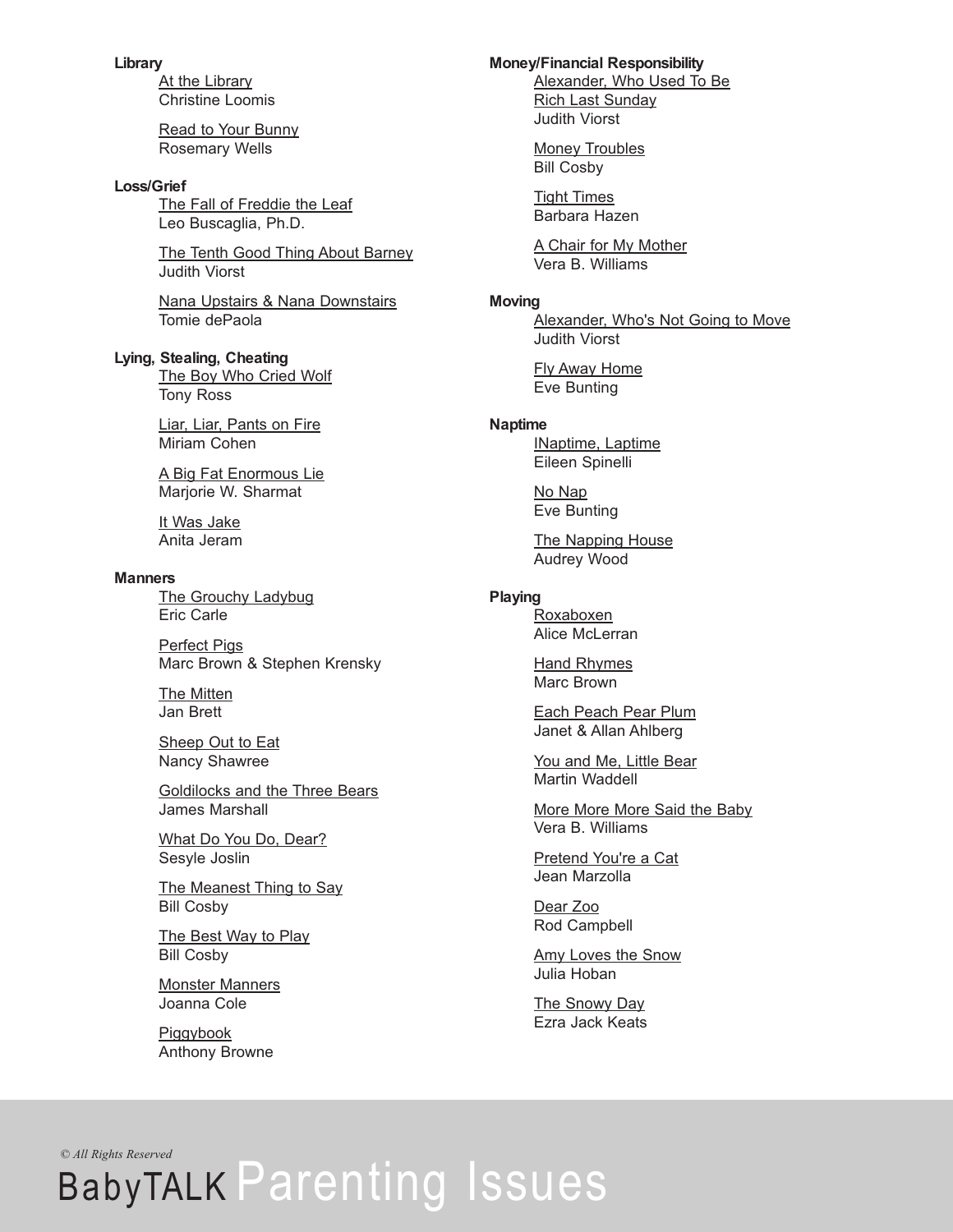**Repetition** There's a Mouse in My Bed Alan Trussell-Cullen

> The Itsy-Bitsy Spider Rosemary Wells

Brown Bear, Brown Bear, What Do You See? Bill Martin Jr./Eric Carle

# **School Issues/School Readiness**

Lilly's Purple Plastic Purse Kevin Henkes

Brown Bear, Brown Bear, What Do You See? Bill Martin Jr./Eric Carle

My Teacher Sleeps in School Leatie Weiss

I Need A Lunch Box Jeannette Caines

Spot Goes to School Eric Hill

Ten Black Dots Donald Crews

Is It Red? Is It Yellow? Is It Blue? Tana Hoban

The ABC Bunny Wanda Ga'g

Chicka Chicka Boom Boom Bill Martin Jr. & John Archambault

Arthur's Teacher Trouble Marc Brown

Starting School Janet & Allan Ahlberg

What Mary Jo Shared Janice May Udry

Morris Goes to School B. Wiseman

Annabelle Swift, Kindergartner Amy Schwartz

### **Seasons**

Cool Off Nellie Diaz

Super-Fine Valentine Bill Cosby

The Snowy Day Ezra Jack Keats

### **Self-Image**

I Wish I Could Fly Ron Maris

Whistle for Willie Ezra Jack Keats

Timothy Goes to School Rosemary Wells

Leo the Late Bloomer Robert Kraus

Bright Eyes, Brown Skin Cheryl Hudson & Bernette G. Ford

Willie's Not the Hugging Kind Joyce Durham Barrett

Inch By Inch Leo Lionni

I See Claire A. Olsen

Honk Sue Smith

The Treasure Hunt Bill Cosby

How Can I Grow? Mary Reid

**Chrysanthemum** Kevin Henkes

# **Separation**

**Picnic** Emily Arnold McCully

**The Runaway Bunny** Margaret Wise Brown

Owl Babies Martin Waddell

The Kissing Hand Audrey Penn

Best Friends Sleep Over Jacqueline Rogers

Edward's Overwhelming Overnight Rosemary Wells

*© All Rights Reserved*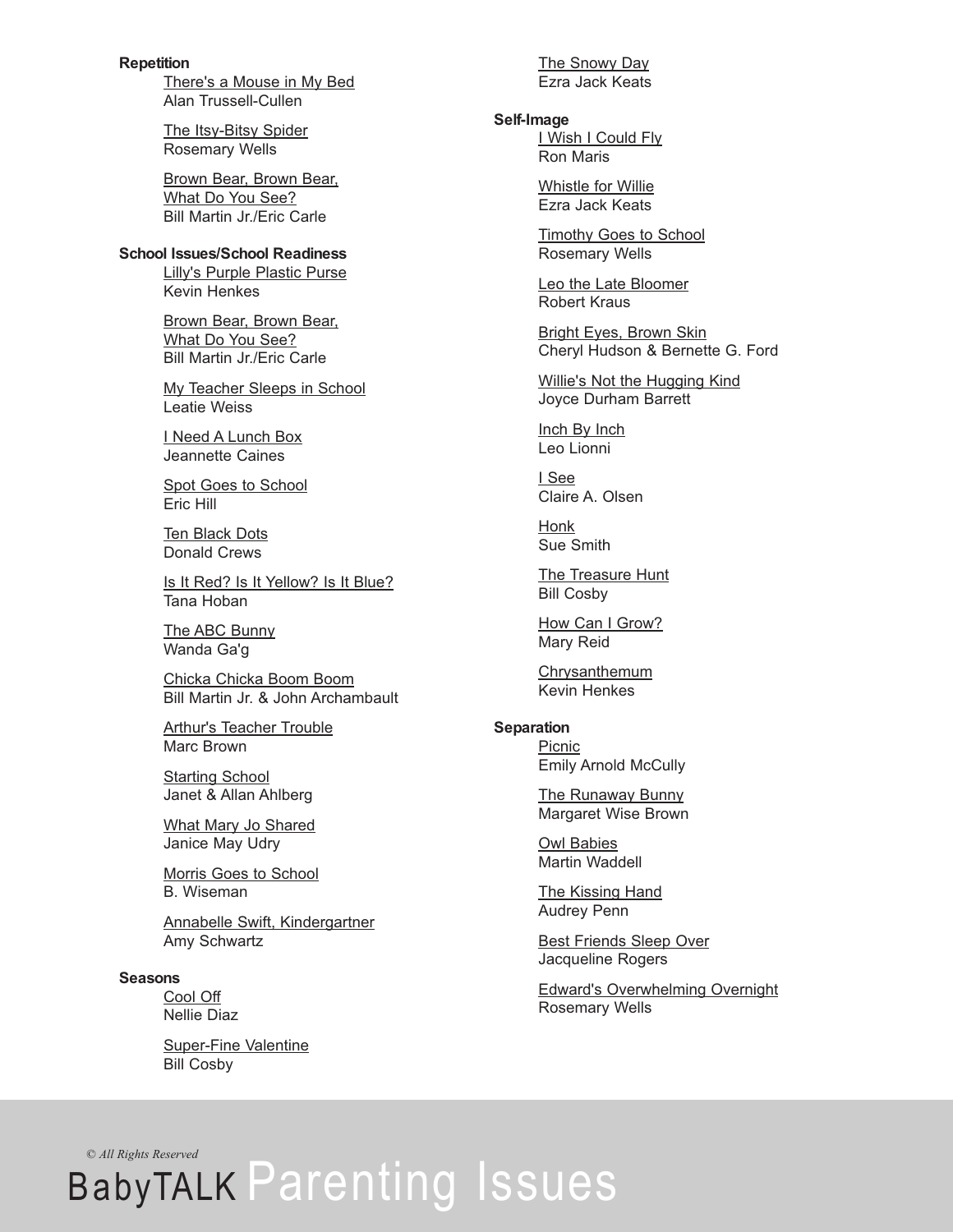**Sharing** A Birthday For Frances Russell Hoban

> With My Brother Eileen Roe

It's Mine Leo Lionni

The Seven Chinese Brothers Margaret Mahy

Feast for 10 Cathryn Falwell

Alfie Gives a Hand Shirley Hughes

The Doorbell Rang Pat Hutchins

Bootsie Barker Bites Barbara Bottner

This is Our House Michael Rosen

Sam's Car Barbro Lindgren

**Sibling Rivalry**

Harriet & Wait Nancy Carlson

A Baby Sister For Frances Russell Hoban

We're Very Good Friends, My Brother and I P.K. Hallinan

The Pain and the Great One Judy Blume

Darcy and Gran Don't Like Babies Jane Cutler

Bad Baby Brother Martha Weston

Dogger Shirley Hughes

On Mother's Lap Ann Herbert Scott

Abby Jeannette Caines

Peter's Chair Ezra Jack Keats **Sick Children**

Itchy, Itchy Chicken Pox Grace Maccarone

Going to the Hospital Fred Rogers

**Madeline** Ludwig Bemelmans

Germs Make Me Sick! Melvin Berger

Teddy Bears Cure a Cold Susanna Gretz

Arthur's Chicken Pox Marc Brown

Going to the Doctor Dr. T. Berry Brazelton

### **Sleeping**

Moongame Frank Asch

Moon Cake Frank Asch

Happy Birthday, Moon Frank Asch

Goodnight Moon Margaret Wise Brown

Bedtime For Frances Russell Hoban

Edward's Overwhelming Overnight Rosemary Wells

No Nap Eve Bunting

### **Speech Problems**

Leo the Late Bloomer Robert Kraus

The Hungry Thing Jan Slepian & Ann Sleidler

Spoiling Pierre Maurice Sendak

Pig Pig Grows Up David McPhail

Rotten Ralph Jack Gantos

*© All Rights Reserved*